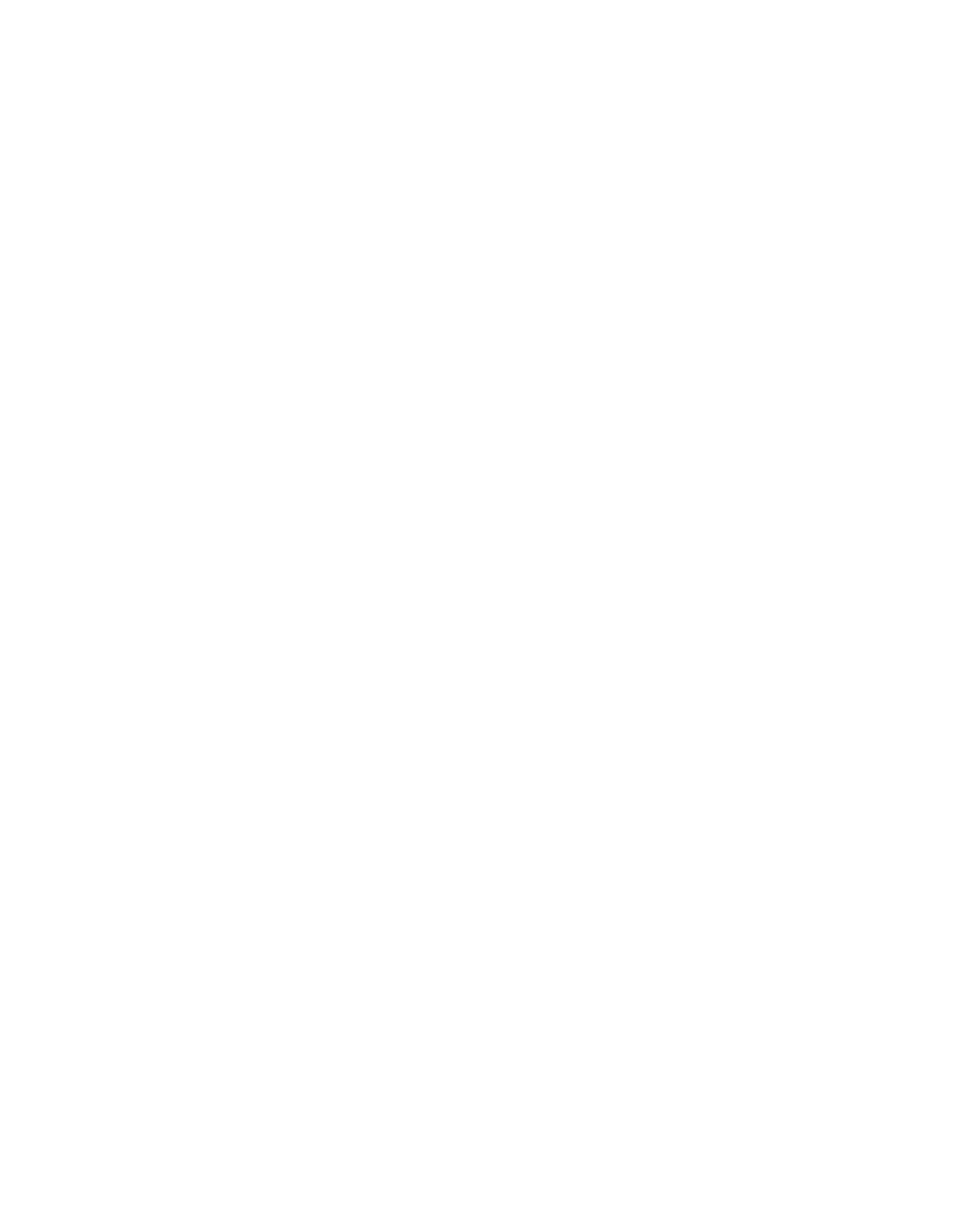

## **Introduction**

#### **Purpose**

Explains how to replace the standard wiring harness on a Powermax1000®, Powermax1250®, or Powermax1650® with the wire harness needed to operate the PowermaxEDGE.

### **Tools and materials needed**

T10 Torx screwdriver Flat blade screwdriver Phillips screwdriver

#### **Kit 228169**

#### **Kit contents**

| Part number | <b>Description</b>               | Qtv |
|-------------|----------------------------------|-----|
| 123892      | Cable: machine interface w/v-div |     |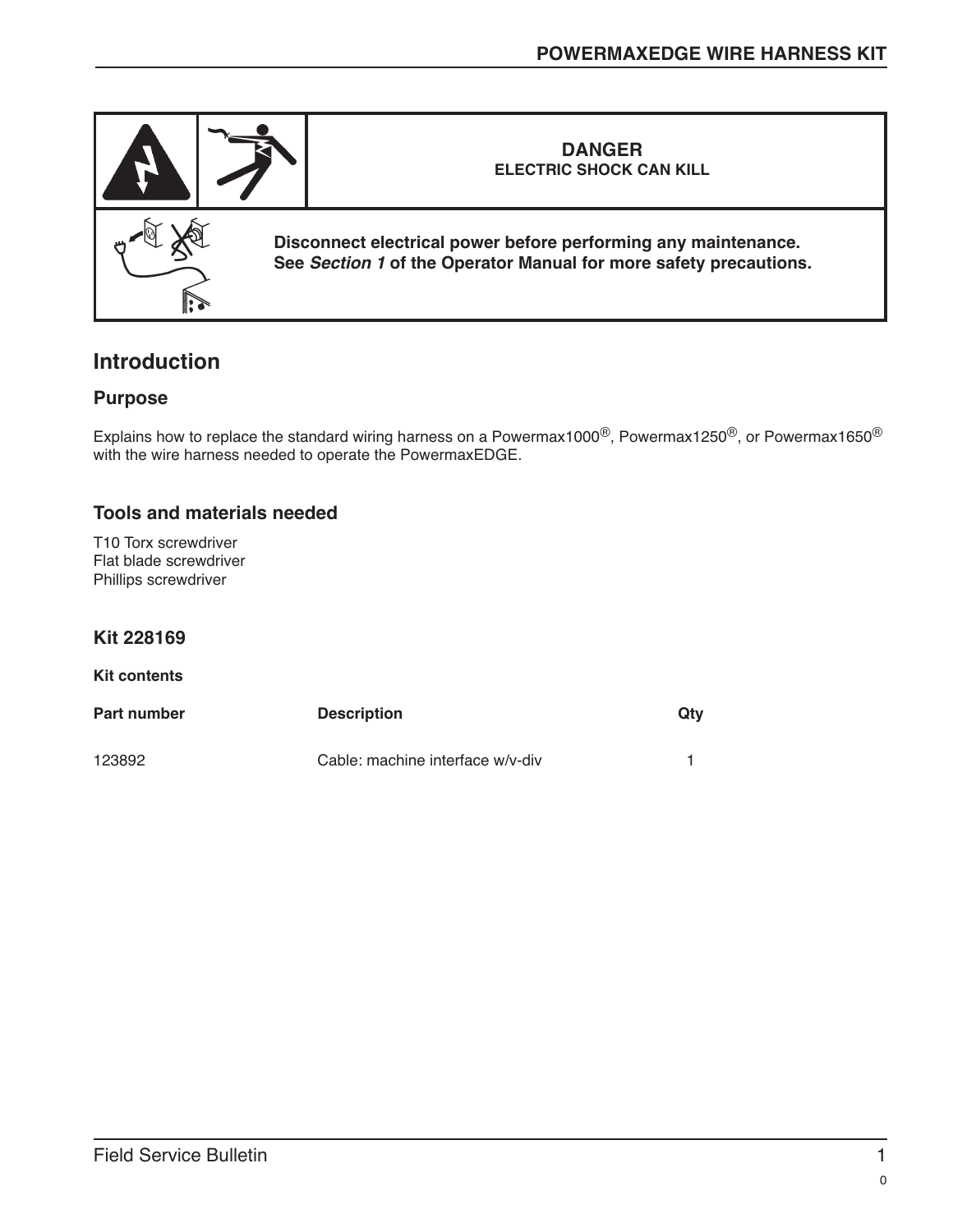## **Introduction**

To use a Powermax1000, Powermax1250, or Powermax1650 that was not purchased as part of a PowermaxEDGE bundle with the PowermaxEDGE, you must replace the standard wire harness with a PowermaxEdge wire harness.

### **Remove the existing wire harness**

- 1. Turn OFF the power, disconnect the power cord, and disconnect the gas supply.
- 2. Remove the 12 screws from the cover and lift the cove off the power supply.
- 3. Loosen the screws connecting the white, red, yellow, and black wires from the wire harness to the power board at J19. Disconnect the wires.



4. On the outside of the rear panel, remove the 4 screws securing the plug end of the wire harness to the rear panel. Take care not to lose the nuts and washers.



- 5. Carefully pull the white, red, yellow, and black wire group through the grommet near the top of the center panel and then remove the wire harness from the power supply.
- 6. Remove the old grommet from the center panel.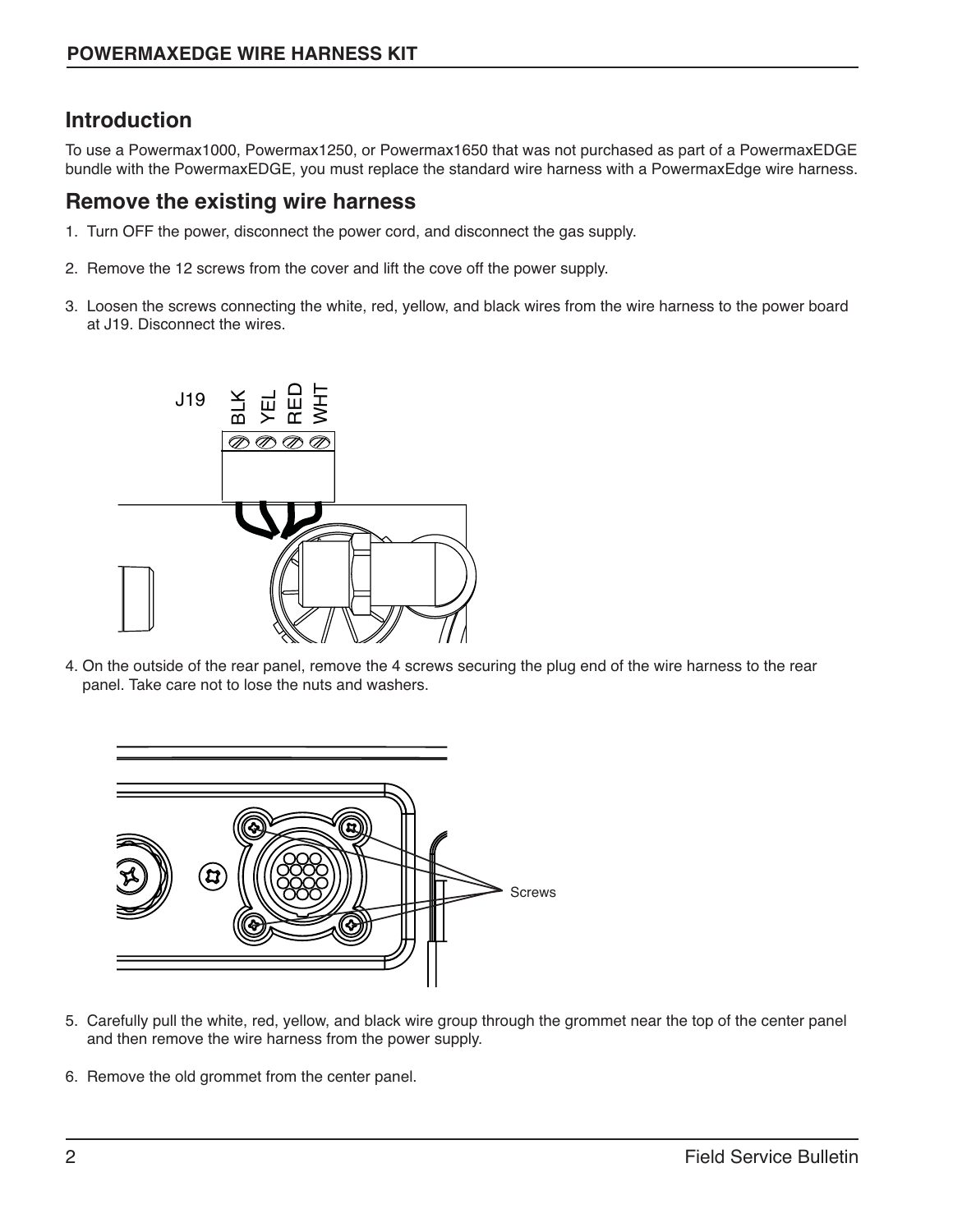#### **Install the PowermaxEDGE wire harness**

The PowermaxEDGE wire harness is shipped with two grommets already in place. If you are installing it in a Powermax1650, cut the smaller of the two and remove it before beginning the installation. If you are installing it in a Powermax1000 or Powermax1250, remove the larger one.



- 1. Thread the wires through the hole in the rear panel and then through the hole in the center panel to the power board side of the power supply.
- 2. Position the grommet in the hole in the center panel and press it into place.



- 3. Route the wire group between the center panel and the power switch, then down along the side of the power board and across the bottom of the power supply to J19.
- 4. Connect the wires to J19 with the screws you removed earlier. The order of the wires from left to right, as marked on the power board, is black, yellow, red, and white.
- 5. Put one of the 4 retention screws into the hole in the top right corner of the wire harness plug. Slide the green ground wire's ring connector over the post, then tighten the nut onto the screw.
- 6. Insert the remaining 3 screws and washers you removed earlier and tighten the nuts onto the posts.
- 7. Replace the cover and secure it with the 12 screws.
- 8. Reconnect the gas supply and the electrical power.